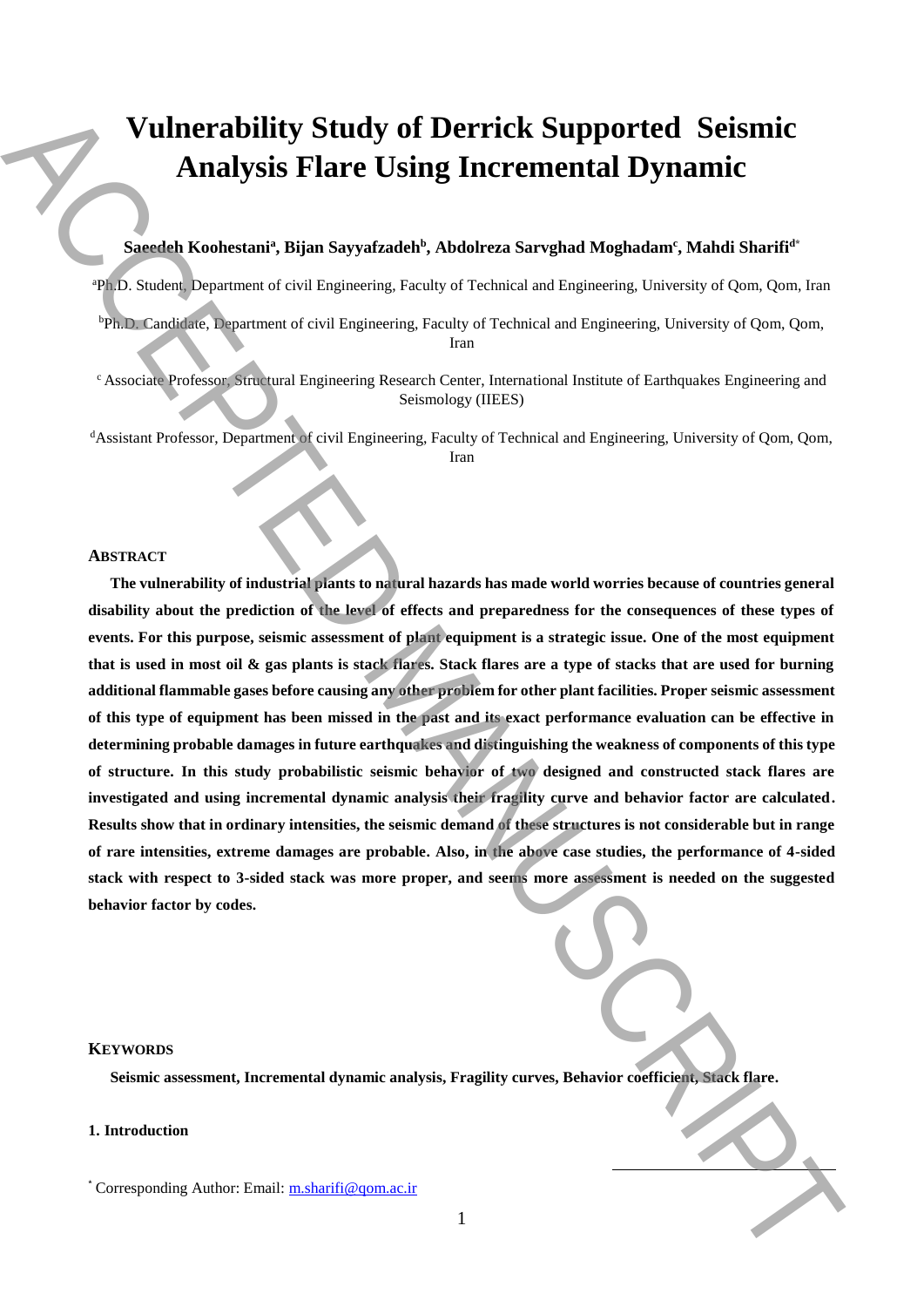One of the equipment used in the majority of oil and gas industries is stack flare, which is used to secure industrial equipment against overpressure by releasing and burning gases [1]. Given the need for risk assessment to take precautionary measures in industrial facilities and the need for information on the collapse of structures in different PGAs, the development of fragility curves is essential for all structures in industrial plants [2], however, no comprehensive research Has not studied the seismic behavior of stack under real accelerograms, and no information is available on the behavior of these structures at high seismic intensities.

The focus of this research is on recognizing the seismic behavior of the stacks supporting structures and calculating their coefficient of behavior. For this purpose, two stack equipment were selected as a case study, and seismic assessment was performed using incremental dynamic analysis and extraction of fragility curves. Behavior coefficients under earthquake records are also calculated and presented for case studies.

## **2. Case studies details**

The first sample located in Iran, Khuzestan province, is a 3-sided stack with height of 93 meters, which supports a chimney with height of 94.5 meters. This stack is located in an area with base design acceleration  $A$ 0.25 g with SD soil type according UBC97 code, and the seismic load for the mentioned structure is also in accordance with this mentioned code. The 2<sup>nd</sup> sample is a 4-sided stack located in Iran, Bushehr-Assaluyeh province, with 86 meters height, which supports a chimney with 89 meters height. The base design acceleration A=0.5 g with soil type C according IBC 2009 code, and the earthquake load is also calculated according to the same code. Figure 1 shows the exact dimensions of the stacks and sections used in height.

The connections in both models are welded, and modeled continuously. Such approach has been used in Tian studies [3].

#### **3. Details of Finite Element Model**

Since the lateral stability of the stacks is provided by a braces structure, which consists mainly of pipe members, and due to the slender of these members, the failure mode is usually buckling mode, so the seismic performance is controlled by pipe members buckling. The basis for accurate prediction of structural response is the stressstrain relationship governing the behavior of materials.



#### **Figure 1. Geometric configuration and cross-sections of samples**

Marshall push theory gives a seven-line model as shown in Figure 2 to predict the ultimate strength of braced steel structures, in which the member failure mechanism is based on a local buckling estimate [4].



**Figure 2. Marshall Defined behavior of axial elements with pipe cross-section**

## **4. Methodology**

Using Visual Basic coding language for Excel (VBA) and its interaction with SAP2000, an IDA was performed for both models under 20 accelerograms, and IDA curves as shown in Figure 3 were obtained for both models. In the existing codes and articles, there is no specific value or method to determine the limit state values of flare equipment. The pushover analysis is conducted to acquire the corresponding thresholds for different limit states. The first limit state (serviceability) requires the tower remain in the elastic stage during the earthquake. The third limit state (collapse prevention) in the pushover